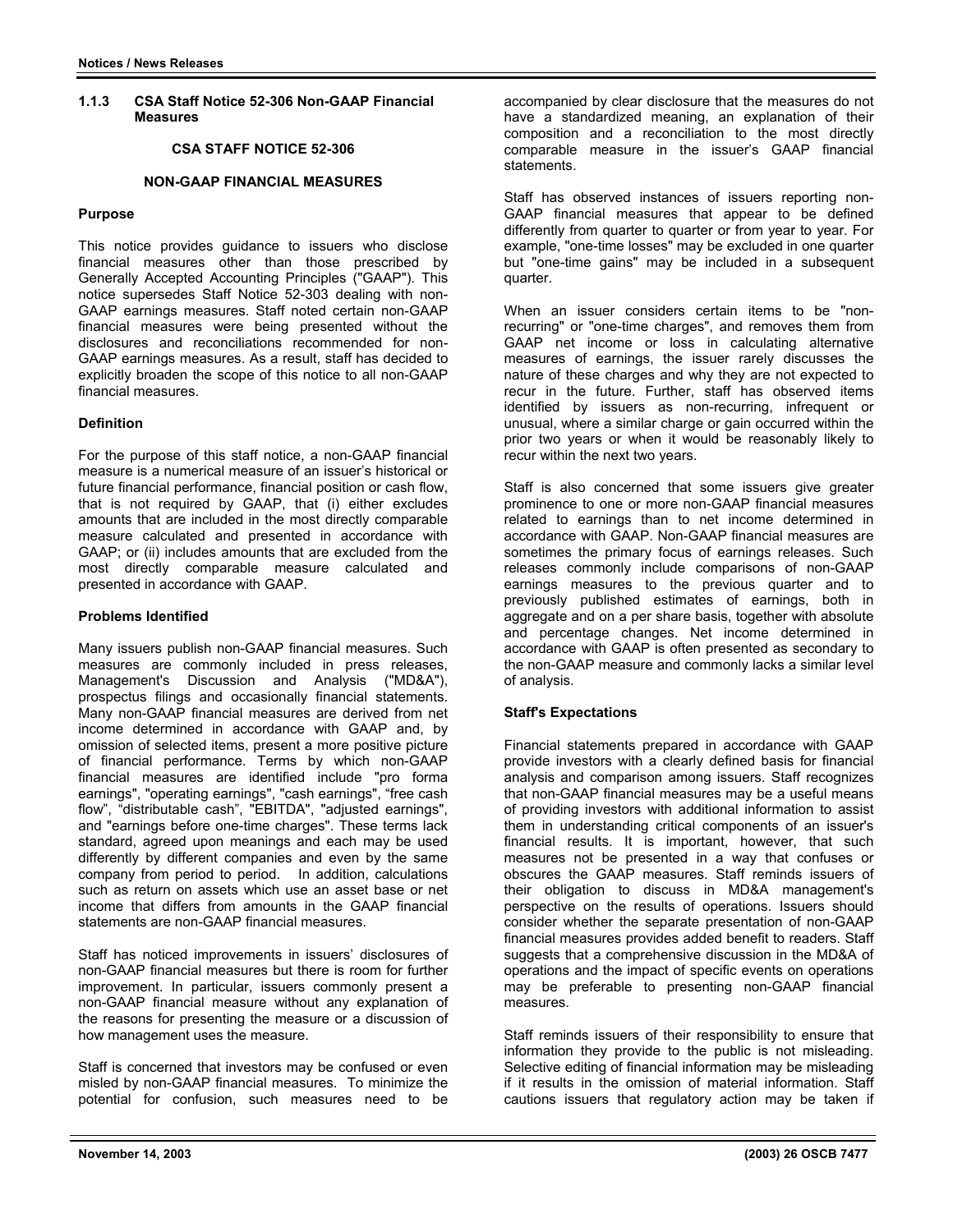issuers disclose information in a manner considered misleading and therefore potentially harmful to the public interest.

Staff expects issuers to define clearly any non-GAAP financial measure and to explain its relevance to ensure it does not mislead investors. Issuers presenting non-GAAP financial measures should present those measures on a consistent basis from period to period. Specifically, issuers should:

- 1. state explicitly that the non-GAAP financial measure does not have any standardized meaning prescribed by GAAP and is therefore unlikely to be comparable to similar measures presented by other issuers;
- 2. present with equal or greater prominence than the non-GAAP financial measure the most directly comparable measure calculated in accordance with GAAP;
- 3. explain why the non-GAAP financial measure provides useful information to investors and how management uses the non-GAAP financial measure;
- 4. provide a clear quantitative reconciliation from the non-GAAP financial measure to the most directly comparable measure calculated in accordance with GAAP, referencing to the reconciliation when the non-GAAP financial measure first appears in the disclosure document;
- 5. explain any changes in the composition of the non-GAAP financial measure when compared to previously disclosed measures.

In staff's view, it is not appropriate to present non-GAAP financial measures in the GAAP financial statements.

In staff's view, non-GAAP financial measures should not reflect adjustments for items identified as non-recurring, infrequent or unusual, when a similar charge or gain is reasonably likely to occur within the next two years or occurred during the prior two years.

### **Other Specific Matters**

#### **Distributable Cash**

Certain issuers such as income trusts may disclose information about distributable cash. While cash distributions (i.e. actual distributions) are required to be disclosed in the financial statements under GAAP, staff considers distributable cash to be a non-GAAP financial measure. If an issuer presents information about distributable cash, then the staff expectations set out in this notice are applicable.

We expect disclosure to include a reconciliation to the most directly comparable measure calculated in accordance with GAAP. Staff believes that the reconciliation should generally begin with cash flows from operating activities as presented in the issuer's financial statements. Issuers that view distributable cash as an operating performance measure, as opposed to a cash flow measure, and therefore begin reconciliations with net income as presented in the issuer's financial statements would be expected to explain the basis for this view. A discussion of the reconciling items should be provided, especially when the reconciling items are discretionary in nature. For example, many income trusts deduct a reserve for future capital spending. A discussion of how the future capital requirements were determined and whether they relate to capital spending planned in the next twelve months or further into the future would be appropriate.

When disclosing distributable cash, the issuer should also disclose cash distributions with equal or greater<br>prominence. If cash distributions materially exceed If cash distributions materially exceed distributable cash, staff would expect the disclosure of distributable cash to include an explanation of how the additional distributions were financed as this impacts the issuer's liquidity. If distributable cash materially exceeds cash distributions, staff would expect the disclosure of distributable cash to include an explanation of why all the distributable cash was not distributed.

#### **Segment Disclosures**

Staff is aware that some confusion exists regarding whether certain information presented in conformity with the Canadian Institute of Chartered Accountants Handbook Section 1701, Segment Disclosures, is a non-GAAP financial measure. Since issuers are required to disclose in the financial statements specified segment information as reported to the chief operating decision maker, such information is not considered to be a non-GAAP financial measure for the purpose of this notice. If the segment information discussed in MD&A or elsewhere has been adjusted in any way from the segment disclosures in the financial statements the adjusted segment information is considered to be a non-GAAP financial measure and the staff expectations set out in this notice are applicable. Whenever segment information is discussed outside the financial statements, it is appropriate to refer readers to the financial statement note on segment information. Issuers should also explain why the segment information provides useful information to investors and how management uses the segment information.

#### **Forward-Looking Information**

The staff expectations set out in this notice apply equally to disclosure of forward-looking non-GAAP financial measures.